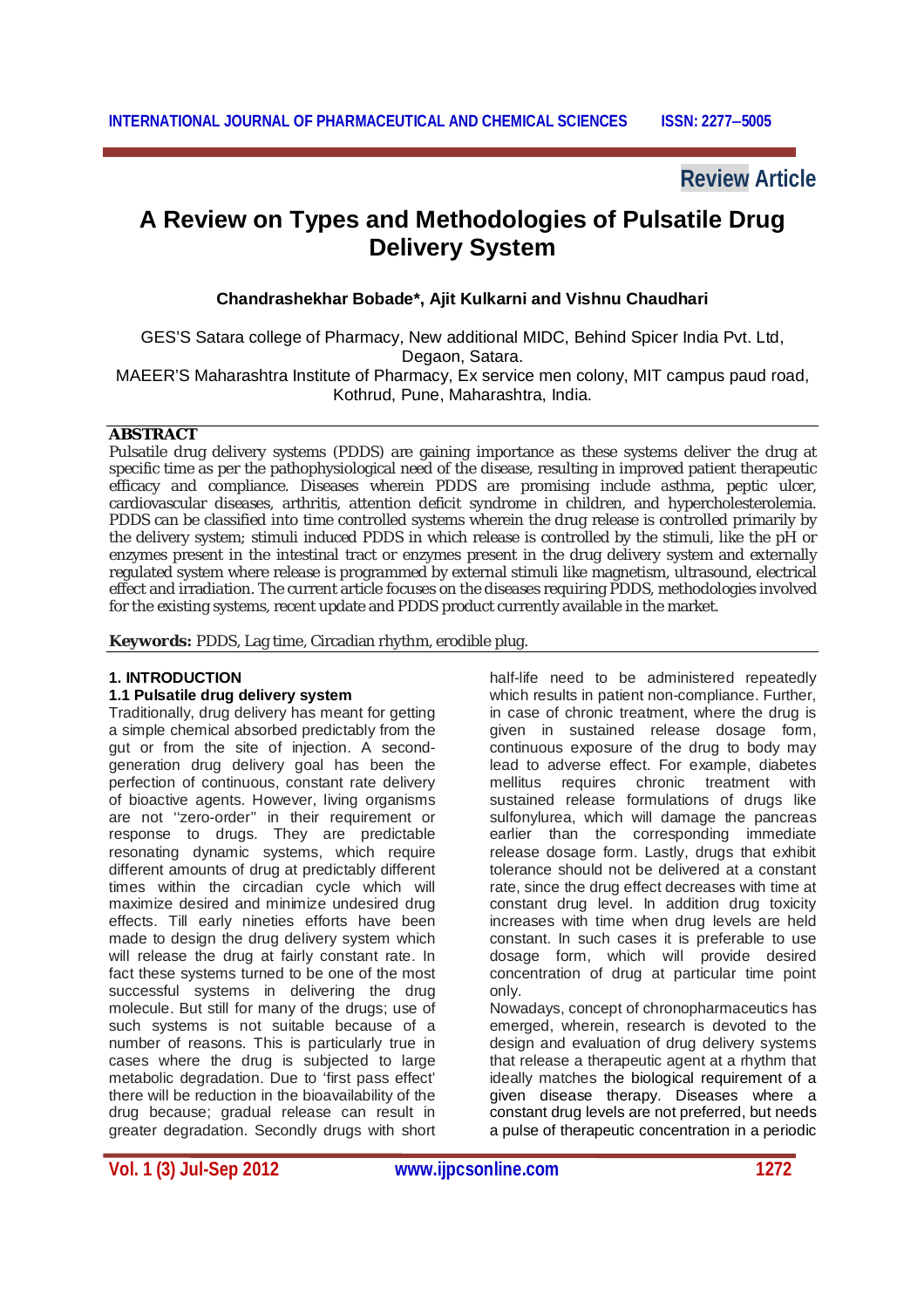manner acts as a push for the development of **"**Pulsatile Drug Delivery Systems". In this system, there is rapid and transient release of a certain amount of drug molecules within a short time-period immediately after a predetermined off release period. Various techniques are available for the pulsatile delivery like pH dependent systems, time dependent systems, micro-flora activated systems, etc. which can be designed as per the physiology of disease and properties of the drug molecule.

In the body several physiological functions such as metabolism sleep pattern heart attacks are regulated by pulsed or transient release of bioactive substances at a specific time and site. Therefore to mimic the function of living system

it is necessary to achieve pulsed release of certain amount of bioactive compounds at predetermined interval. Thus release pattern of such drug delivery is circadian pattern. The release of some drug is preferred in pulses (Fig.1). A single dosage forms provided an initial dose of drug followed by one release free interval after which second dose of drug is released, which is followed by additional release free interval and pulses of drug release. The ability to deliver a bioactive compound and therapeutic agent to a patient in pulsatile release profile is major goal in the drug delivery. This system is also called as time controlled system because the release is independent of the environment [1,2].



**Fig. 1: Pulsatile release profile; A- release of drug as a pulse after a lag time, B - delivering the drug rapidly and completely after lag time and C – constant drug release over prolonged period of time after lag time.**

# **1.2. Desirable properties PDDS**

- 1. Drug should act locally.
- 2. It should have absorption window in GIT.
- 3. It should have an extensive first pass metabolism.
- 4. It should develop biological tolerance.
- 5. It should develop zero order release.

# **1.3. Advantages of PDDS:**

- 1. The system is cost effective.
- 2. The number of dose per day can be reduced.
- 3. Improved patient compliance.
- 4. Adverse effect can be reduced.
- 5. As the pharmacokinetic and pharmacodynamic profile of the most drugs are subject to circadian variation pattern effective drug level are reached which could improve the therapy outcome.
- 6. It is useful in targeting drug delivery.
- 7. It is useful for drug, which develop tolerance or with an excessive first pass metabolism e.g. Beta blocker.[2,3]

# **Vol. 1 (3) Jul-Sep 2012 www.ijpcsonline.com 1273**

# **1.4. Disadvantages of PDDS**

- 1. There may be increased toxicity due to doe dumping.
- 2. Drug absorption is site specific.
- 3. Capsular system requires special equipments and manufacturing steps therefore large scale production is complicated. $^{2,3}$

# **2. DISEASES REQUIRING PULSATILE DRUG DELIVERY**

Thorough understanding of the disease physiology is required before designing the pulsatile drug delivery system. A disease where rhythmic circadian organization of the body plays an important role, pharmacokinetics and/or pharmacodynamics of the drugs is not constant within 24 h. Table1 enumerates various diseases showing such a chronological behavior. Asthma is one such disease where pulsatile drug delivery system can be useful. .<br>Circadian changes are seen in normal<sup>2,3</sup>.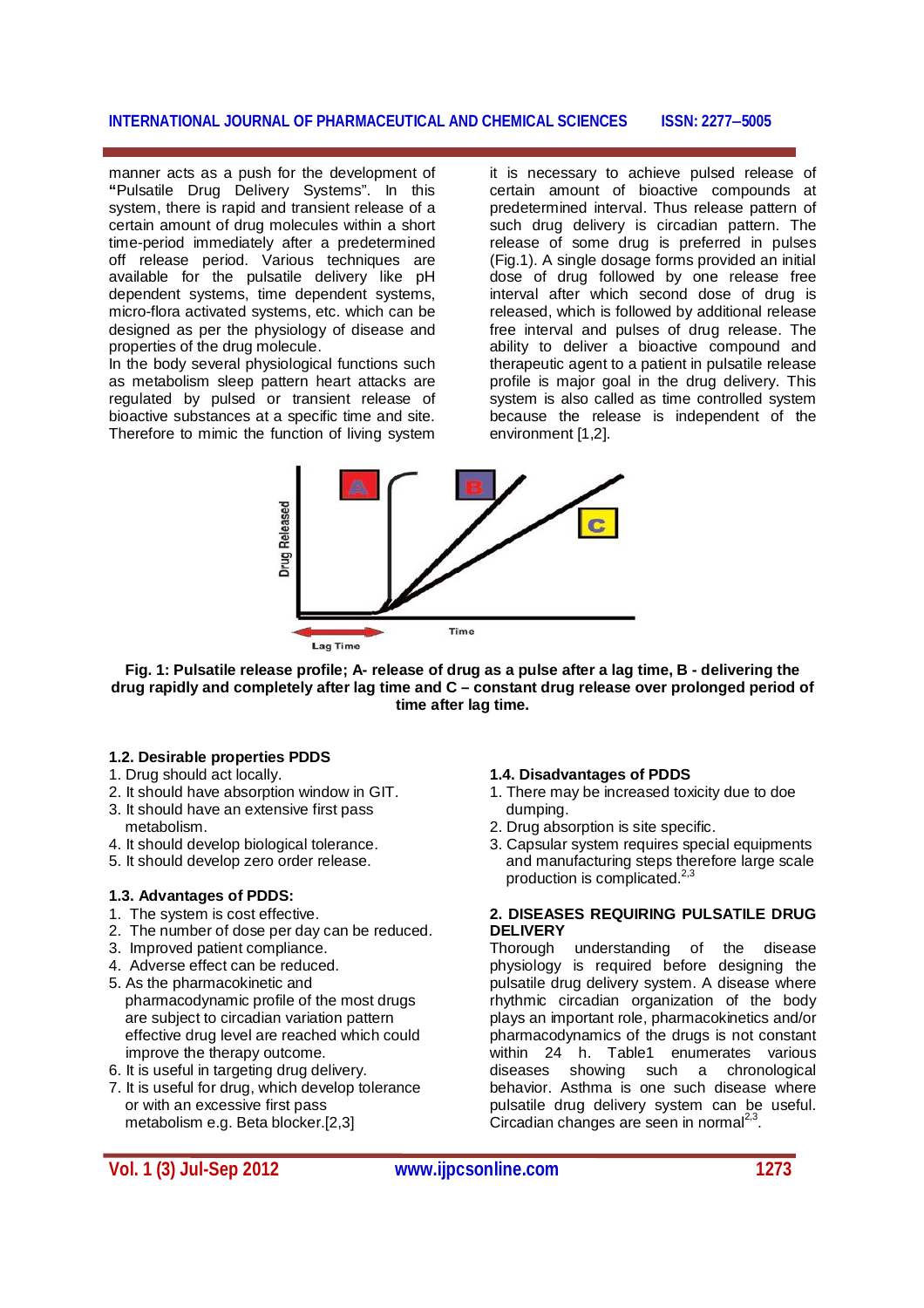| S. No. | <b>Disease</b>              | <b>Chronological behavior</b>                                                                     | Drugs used                        |
|--------|-----------------------------|---------------------------------------------------------------------------------------------------|-----------------------------------|
|        | Peptic ulcer                | Acid secretion is high in the afternoon<br>and at night                                           | H <sub>2</sub> blockers           |
| 2      | Asthma                      | Precipitation of attacks during night or at<br>early morning hours                                | $\beta_2$ agonist, antihistaminic |
| 3      | Cardiovascular<br>diseases  | BP is at its lowest during the sleep cycle<br>and rises steeply during the early<br>morning awake | Nitroglycerin, Calcium channel    |
| 4      | Arthritis                   | Pain in the morning and more pain at<br>night                                                     | NSAIDs, Glucocorticoids           |
| 5      | <b>Diabetes</b><br>mellitus | Increase in the blood sugar level after<br>meal                                                   | Sulfonylurea, Insulin, Biguanide  |

# **3. METHODLOGIES FOR PULSATILE DRUG DELIVERY**

Trigger systems are designed to alter rate of drug delivery in response to stimuli like changes in specific molecule, magnetic or electric field, ultra sound, temperature, light or mechanical forces. Different methodologies for the PDDS are:

#### 1. **Time controlled**

Fabrication of delivery system that releases its contents after predetermined period.

# 2. **Stimuli induced**

Development of system that can respond to change in the local environment.

# **3. Externally regulated**

# **3.1) Time controlled pulsatile release System**

In time controlled drug delivery systems pulsatile release is obtained after a specific time interval in order to mimic the circadian rhythm. Such type of pulsatile drug delivery system contains two components: one is immediate release pulse and second is plug responsible for lag time.

# **3.2) Stimuli induced pulsatile systems**

In these systems there is release of the drug after stimulation by any biological factor like temperature, or any other chemical stimuli (Fig.2). These systems are further classified in to temperature-induced systems and chemical stimuli induced system, on the basis of stimuli.



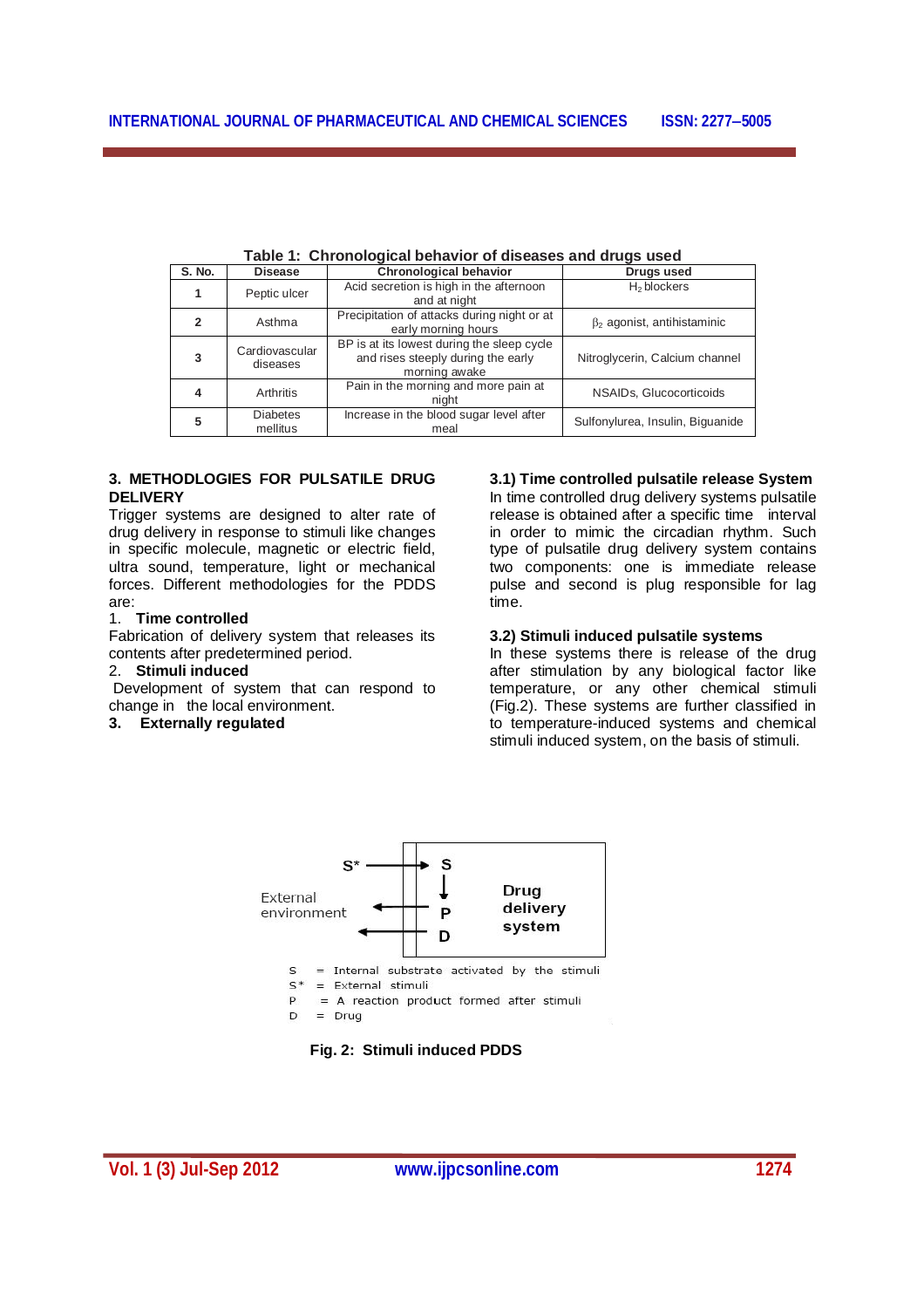### **3.3) Temperature induced systems**

Thermo-responsive hydrogel systems have been developed for pulsatile release. In these systems the polymer undergoes swelling or deswelling phase in response to the temperature, which modulate drug release in swollen state. Y.H. Bae et al developed indomethacin pulsatile release pattern in the temperature ranges between  $20^{\circ}$ C and  $30^{\circ}$ C by using reversible swelling properties of copolymers of N-isopropylacrylamide and butyrylacrylamide. Kataoka et al developed the thermosensitive polymeric micelles as drug carrier to treat the cancer. They used functionalized poly (N-isopropylacrylamide) to prepare corona of the micelle which showed hydration and dehydration behavior with changing temperature.

#### **3.4) Chemically induced systems 3.4.1) Glucose-responsive insulin release**

Devices in case of diabetes mellitus there is rhythmic increase in the levels of glucose in the body requiring injection of the insulin at proper time. Several systems have been developed which are able to respond to changes in glucose concentration. One such system includes pH sensitive hydrogel containing glucose oxidase immobilized in the hydrogel. When glucose concentration in the blood increases glucose oxidase converts glucose into gluconic acid, which changes the pH of the system. This pH change induces swelling of the polymer, which results in insulin release. Insulin by virtue of its action reduces blood glucose level and consequently gluconic acid level also gets decreased and system turns to the deswelling mode thereby decreasing the insulin release. An example of the pH sensitive polymers includes N, N dimethylaminoethyl methacrylate, chitosan, polyol etc $<sup>1</sup>$ </sup>

# **3.4.2) Inflammation-induced pulsatile release**

On receiving any physical or chemical stress, such as injury, fracture etc., inflammation take place at the injured sites. During inflammation, hydroxyl radicals are produced from these inflammation-responsive cells*.* Yui and coworkers focused on the inflammatory induced hydroxyl radicals and designed drug delivery systems, which responded to the hydroxyl radicals and degraded in a limited manner. They used hyaluronic acid (HA), which is specifically degraded by the hyaluronidase or free radicals.

Degradation of HA via the hyaluronidase is very low in a normal state of health. Degradation via hydroxyl radicals however, is usually dominant and rapid when HA is injected at inflammatory sites. Thus, it is possible to treat patients with inflammatory diseases like rheumatoid arthritis; using anti-inflammatory drug incorporated HA gels as new implantable drug delivery systems. 1,6

### **3.4.3**) **Drug release from intelligent gels responding to antibody concentration**

There are numerous kinds of bioactive compounds which exist in the body. Recently, novel gels were developed which responded to the change in concentration of bioactive compounds to alter their swelling/deswelling characteristics. Special attention was given to antigen-antibody complex formation as the cross-linking units in the gel, since such interactions are very specific. Utilizing the difference in association constants between polymerized antibodies and naturally derived antibodies towards specific antigens, a reversible gel swelling/deswelling and drug permeation change occurs.

# **3.4.4) pH sensitive drug delivery system**

Such type of pulsatile drug delivery system contains two components one is of immediate release type and other one is pulsed release, which releases the drug in response to change in pH. In case of pH dependent system advantage has been taken of the fact that there exists different pH environment at different parts of the gastrointestinal tract. By selecting the pH dependent polymers drug release at specific location can be obtained. Examples of pH dependent polymers include cellulose acetate<br>phthalate, polyacrylates, and sodium polyacrylates, and sodium carboxymethylcellulose. These polymers are used as enteric coating materials so as to provide release of drug in the small intestine. In one of the study carried out by Mastiholimath et al, attempt was made to deliver theophylline into colon by taking the advantage of the fact that colon has a lower pH value (6.8) than that of the small intestine (7.0–7.8). So, by using the mixture of the polymers, i.e. Eudragit L and Eudragit S in proper proportion, pH dependent release in the colon was obtained $5$ .

# **3.4.5) Externally regulated systems**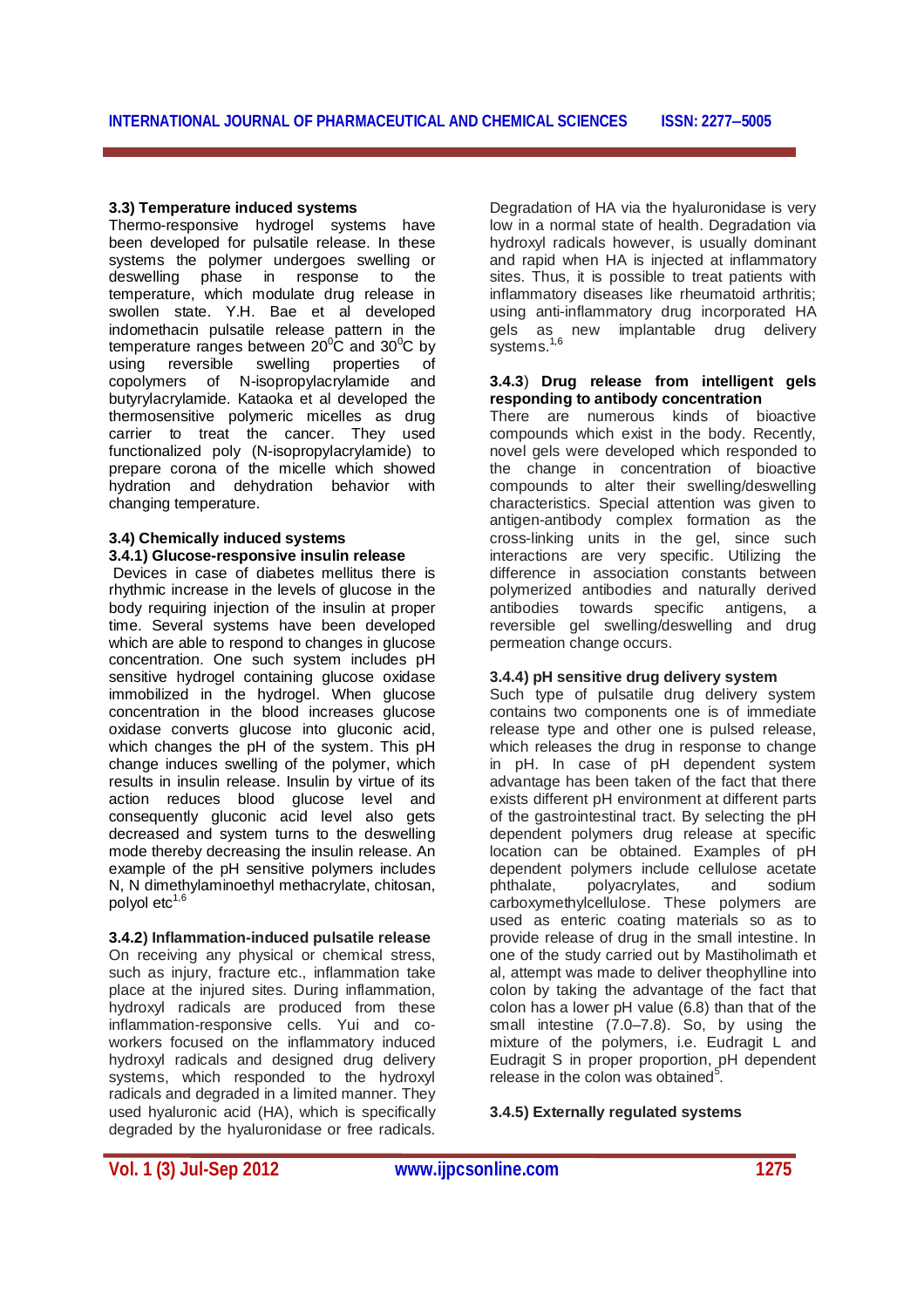For releasing the drug in a pulsatile manner, another way can be the externally regulated systems in which drug release is programmed by external stimuli like magnetism, ultrasound, electrical effect and irradiation. Magnetically regulated system contains magnetic beads in the implant. On application of the magnetic field, drug release occurs because of magnetic beads. In case of ultrasonically modulated systems, ultrasonic waves cause the erosion of the polymeric matrix thereby modulating drug release. Miyazaki et al, evaluated the effect of ultrasound (1MHz) on the release rates of bovine insulin from ethylene vinyl alcohol copolymer matrices and reservoir-type.Drug delivery systems in which they found sharp drop in blood glucose levels after application of ultrasonic waves. Mathiowitz et al developed photochemically controlled delivery systems prepared by interfacial polymerization of polyamide microcapsules. For this purpose, azobisisobutyronitrile (AIBN), a substance that photochemically a nitrogen gas, was<br>incorporated. Due to exposure of incorporated. Due to exposure of azobisisobutyronitrile to light, nitrogen is released with increase in the pressure causing ruptures of the capsules and releasing the drug<sup>1</sup>

# **4. Classification of PDDS**

PDDS can be classified as:

1) Single unit pulsatile system- it can be sub classified as:

- 1. Osmotic systems
- 2. Capsule based systems

 3. Delivery systems with soluble or erodible membranes

4. Delivery systems with rupturable coating

2) Multiple unit pulsatile systems are further classified as:

 1. Systems based upon change in membrane permeability

2. Systems based upon rupturable coating

# **4.1.1 Osmotic systems**

It consists of capsule coated with a semipermiable membrane. An insoluble drug consisting of the osmotically active agents and drug formulations are incorporated inside the capsule. When this capsule comes in contact with dissolution fluid, the semipermiable membrane allows the entry of water, which causes development of pressure and the insoluble plug expels after a lag time (Fig.3). Such systems are utilized to deliver methylphenidate<sup>1,4</sup>.



#### **4.1.2 Capsule based system with release controlling plug**

Single- unit systems are mostly developed in capsule form (Fig.4). A plug, which gets pushed

away by swelling or erosion, controls the lag time and the drug is released as a "Pulse" from the insoluble capsule body. These systems contain release-controlling plug between immediate release compartment and pulsed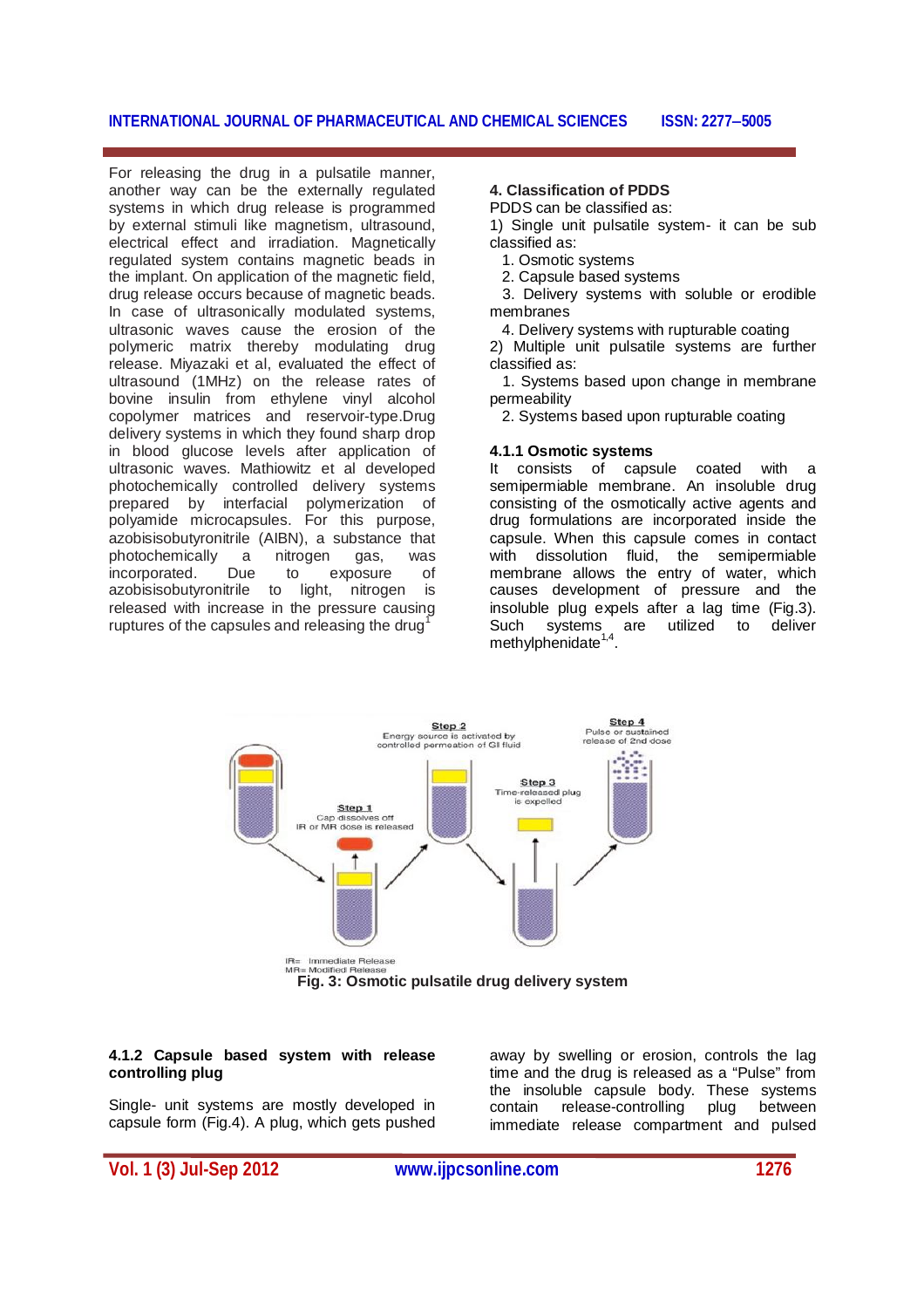release compartment. On contact with aqueous fluids, the cap rapidly dissolves thereby releasing the immediate release component followed by pulsed release component. The lag time is provided by the plug, which is inserted in

the body. In an approach used by Jimoh et al, pulsatile release was achieved by generation of hydrostatic pressure inside the capsule.



#### **4.1.3. Delivery systems with rupturable coating layer**

These systems consist of an outer release controlling water insoluble but permeable coating subject to mechanically induced rupture phenomenon. Recently different systems based on hard gelatin capsules and tablet core were described, all coated by inner swellable and outer rutpurable layer. Including swelling, osmotic or effervescent additives in the reservoir may attain the film rupture. By optimizing the system, drug release can be obtained at specific time interval. Sungthongjeen et al developed a

tablet system consisting of core coated with two layers of swelling and rupturable coatings wherein they used spray dried lactose and microcrystalline cellulose in drug core and then core was coated with swelling polymer croscarmellose sodium and an outer rupturable<br>layer of ethylcellulose (Fig.8). Further layer of ethylcellulose (Fig.8). Further development of osmotic drug delivery using swellable core technology where in a formulation consists of a core tablet containing the drug and a water swellable component, and one or more delivery ports<sup>5</sup>



**Fig. 5: Delivery systems with rutpurable coating layer.**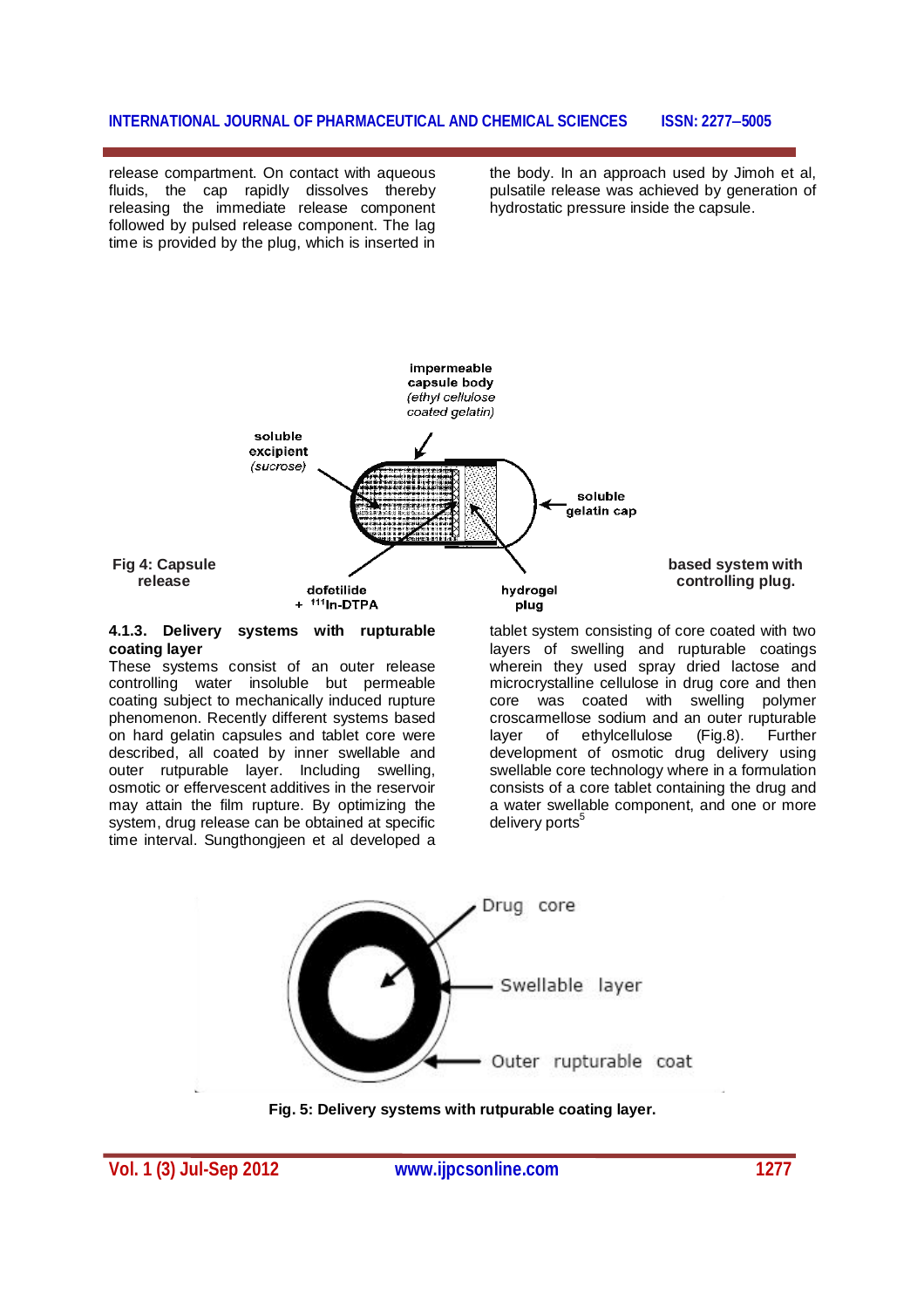#### **4.1.4. Delivery systems provided with erodible coating layers**

In such systems the drug release is controlled by the dissolution or erosion of the outer coat, which is applied on the core-containing drug (Fig. 6, 7). Time dependent release of the active ingredient can be obtained by optimizing the

thickness of the outer coat. An oral dosage form devised to release drugs following a programmed time period after administration based on this concept. System is composed of a drug-containing core and a hydrophilic swellable polymeric coating of HPMC, which is capable of delaying the drug release through slow interaction with aqueous fluids.<sup>5-7</sup>



**Fig.6: Delivery systems with erodible coating layers.**



**Fig. 7: Delivery systems with erodible coating layers and erosion of core.**

### **4.2) Multiparticulate Unit Systems**

The units of multiparticulate systems are distributed freely throughout the GIT; their transport is affected to a lesser extent than the single unit formulations by the transit time of food. Multiple unit pulsatile systems are further classified as:

a. Systems based upon change in membrane permeability

 b. Systems based upon rupturable coating **4.2.1) Systems based upon change in membrane permeability:**

In this system drug is designed in such a way that the drug releases in divided doses over timed intervals throughout a day to produce a

pulsatile curved concentration with a time. The drug is formulated in a capsule form containing three types of pellets. Each pellet contains a core that comprises a drug and water-soluble modulating agent (e.g. Sodium chloride). The core is held in place with the help of binding agent like PVP. Each core is enclosed with water insoluble and water permeable film forming and a hydrophilic agent. The thickness of the coating depends upon kind of pellet. When the capsule is exposed to the physiological environment it gets dissolved and pellets are exposed to the gastric environment. The rate of release is controlled by the relative thickness on the pellets, the proportion of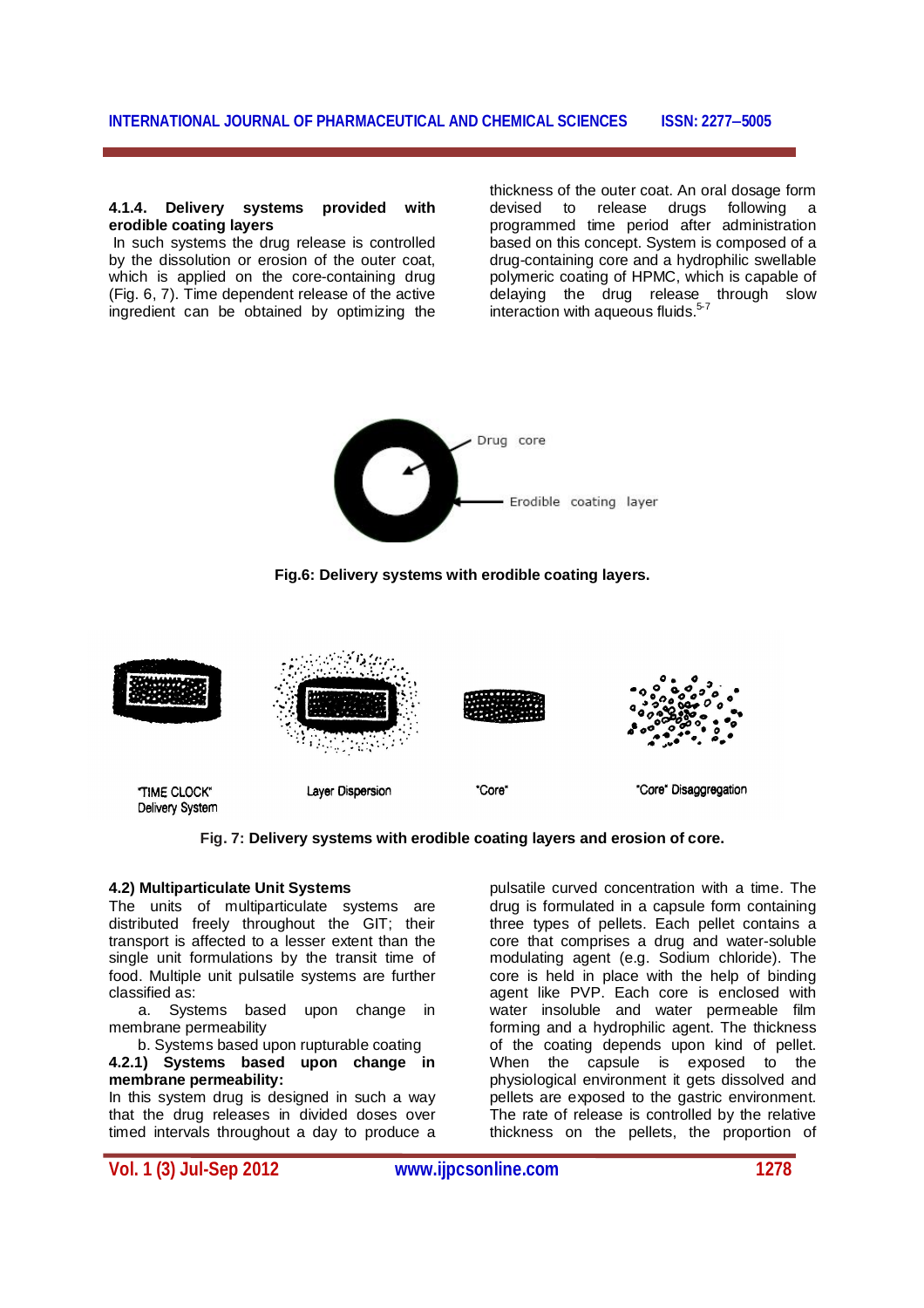hydrophobic agent in coating and the proportion of osmotic agent in the pellet. The coating of pH independent material is given to ensure that it does not disturb preset release time intervals.

#### **4.2.2) Pulsatile systems with rupturable coating**

Drug delivery controls the rupture of membrane. The timing of release is controlled by the thickness of coating and amount of watersoluble polymer to achieve the pulsed release. The individual particle has the same composition of internal core but the thickness of the external coating may be varied. Multiparticulate system offers more advantages over single unit system. These include no risk of dose dumping, flexibility of blending units with different release pattern and short gastric residence time. Many polymers and type of devices are used to provide a pulsatile release of a drug. The devices are classified according to the type of polymer used.

#### **5. Floating - pulsatile drug delivery system**

Retention of drug in the stomach prolongs overall gastrointestinal transits time and improves the oral bioavailability of the drugs having site specific absorption, pH dependant solubility and absorption window in stomach. FPDDS system having bulk density lower than that of gastric fluid thus remain buoyant on gastric fluid. Combination of floating and pulsatile drug delivery system is with the advantage that drug can be released in upper GI tract after definite time period of no drug release i. e. lag time. The lag time is defined as the time between the administration of pharmaceutical dosage form containing the drug and the beginning of absorption. Floating pulsatile drug delivery system is promising drug delivery for site and time specific release of drugs acting as per chronotherapy of diseases e. g. Verapamil HCl in ischemic heart diseases.

Floating pulsatile dosage forms floats on gastric fluid for predetermined lag time (no drug release) followed by rapid pulse release of drug. Using this principals it is possible to formulate one or two pulse release dosage forms, this systems releases two drug dosages at different time points as per chronotherapy of disease. Gorden L. and et al (2005) developed capsule system as two pulse dosage form containing first pulse of immediate release followed by lag time and then a second pulse of control release. For formulation of this multiobjective drug delivery system the pharmacokinetic parameter of drug and chronotherapy of disease are the important factors. In short floating pulsatile concept was applied to increase the gastric residence of dosage forms having lag phase followed by burst release. Such novel drug delivery has been attempted for:

i) Chronopharmacotherapy of diseases which show circadian rhythms in the pathophysiology ii) For those drugs having absorption window in

upper GI tract. iii) For drugs having pH dependant solubility e.g. Verapamil HCL

iv) Gastro retentive: Better absorption from upper part of GIT for those drugs that are insoluble in lower GIT, thus avoid degradation. [8,9]

### **6. Chronotherapeutices**

Chronotherapeutices is a new and advanced class of drug delivery system. It depends upon number of terms among them some of the important terms are as below:

# **6.1) Chronobiology**

A human body has its own natural way to fight against diseases and maintain the normal homeostasis, which not only depend upon age, sex, gender, genetics, but also on various biological rhythms.

# **6.2) Chronopharmacology**

Chronopharmacology is the study of how biological rhythms affect medication. It is an understanding of behavior of therapeutic agent with respect to time profile.

#### **6.3) Chronokinetics**

It refers to effects of biological rhythm on drug absorption, distribution, metabolism and excretion. Adrenergic receptor antagonists theophylline and NSAIDs are few example of prescribed medications that show the difference in kinetics that are dependent on administration time (circadian rhythm).

#### **6.4) Biological rhythm**

A biological rhythm is any cyclic change in the level of a bodily chemical or function. The different biological rhythms can be as follows:

i) Internal (endogenous) - Controlled by the internal biological clock e.g. Body temperature cycle.

ii) External (exogenous) - Controlled by synchronizing internal cycles with external stimuli.

e.g. Sleep/wakefulness and day/night. These<br>stimuli are called 'zeitgebers' from the 'zeitgebers' from the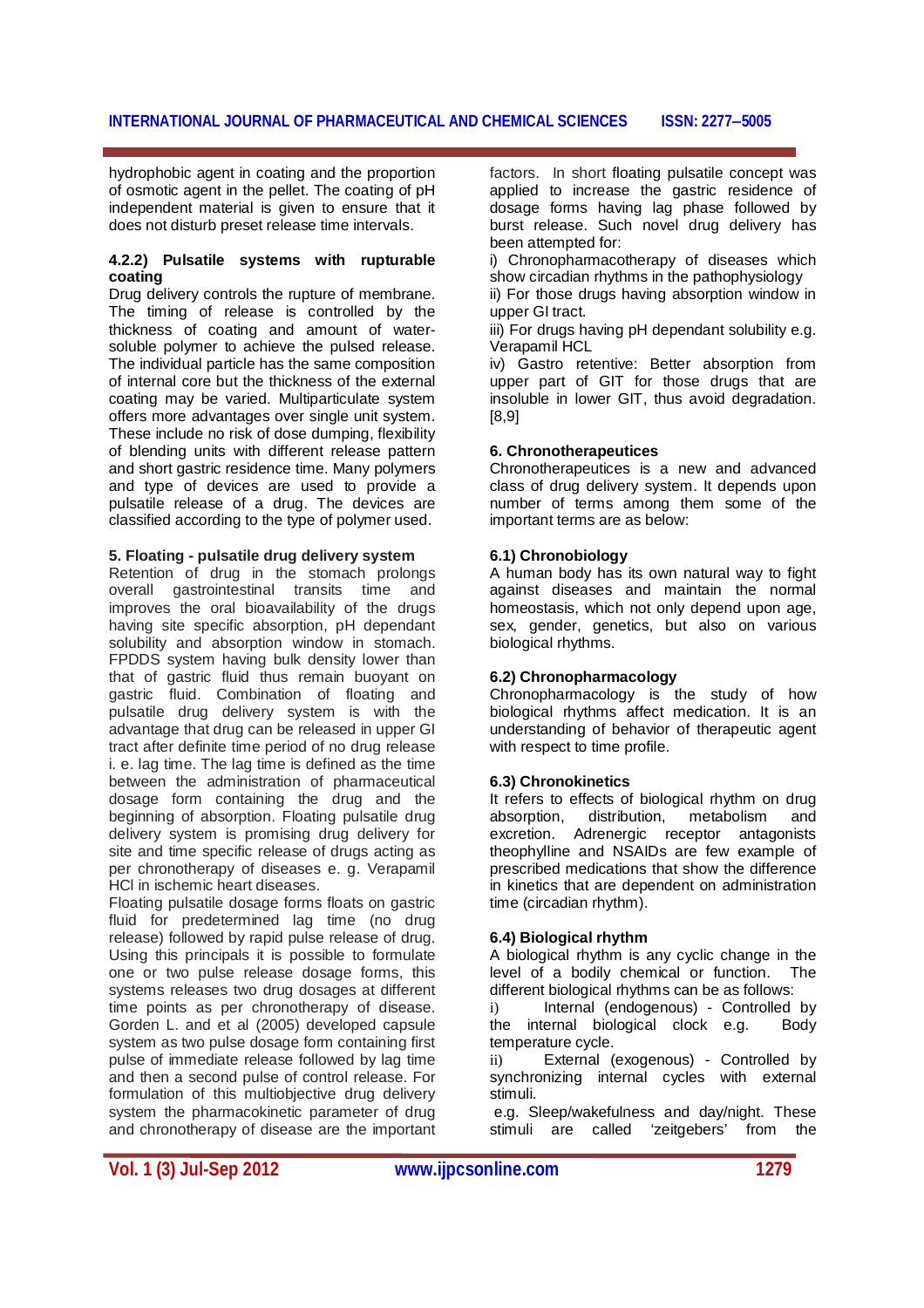German meaning "time givers". These stimuli include environmental time cues such as sunlight, food, noise, or social interaction. Zeitgebers help to reset the biological clock to a 24 h day.

iii) Circadian rhythms – Endogenously generated rhythms with a period close to 24 h.

iv) Diurnal rhythms – a circadian rhythm that is synchronized with the day/night cycle.

Ultradian rhythms - biological rhythms (e.g. feeding cycles) with a period much shorter (i.e., frequency much higher) than that of a circadian rhythm.

vi) Infradian rhythms – biological rhythms with a cycle of more than 24 h (e.g. the human menstrual cycle).

vii)

# **6.4.1) Circadian Rhythms**

Circadian is derived from a Latin phrase meaning "about a day'' [about (circa) and a day (dia)] Circadian rhythms are physiological and behavioral rhythms include:

- Sleep/wakefulness cycle
- Body temperature
- Patterns of hormone secretion
- Blood pressure
- Digestive secretions
- Levels of alertness reaction times
- Circadian rhythms have a period of approximately 24-25 h.
- When the rhythm is synchronized with the day/night cycle it is termed diurnal rhythm

# **6.4.2) Circadian Clock**

In humans (and other mammals), a circadian clock is located in the suprachiasmatic nuclei (SCN).

The SCN is in the hypothalamus and it is a tiny cluster of about 10 thousand nerve cells.

This circadian clock is synchronized to the external cycles of light and darkness and social contact. The synchronized rhythm is called the diurnal rhythm.

Disruption of the clock or its synchronization occurs during jet-lag, shift work and old-age.

#### . **6.5) Circadian rhythm dependencies**

Various body functions shows dependency on circadian rhythm and these variations ultimately affect the diagnostic parameter in different diseases. e. g. the erythema and indurations reaction of intradermal allergen is two to three fold greater in the late afternoon and in the early evening, than in the morning. Determination of the blood pressure is affected by the time of

measurement to a great extent Systolic and diastolic blood pressure is highest in the afternoon. In the evening it begins to decline attaining lowest level during sleep. The variation is attributed to temporal pattern in activity, stress and posture during 24 h. and circadian rhythm in nervous and endocrine system. Similarly patient response to the glucose tolerance test is greater in the morning than the evening. It has found that most of the organ systems perform their function in circadian rhythm pattern. e. g. pulmonary, cardiovascular, renal, hematological, immunologic, motor function and general physiologic function such as organ blood flow, organ coordinated rhythm in cell cycle phase, distribution and drug metabolism. At the cellular level, many cell functions, enzyme activities, protein phosphorylation protein and hormone and hormone receptor concentration and gene expression have also been shown to vary predictably as a function of time of day<sup>11</sup>

#### **6.5.1) some of the physiological activities showing circadian rhythms i) Intraocular Pressure (IOP)**

In glaucoma patients IOP peaks at 4 am and has a trough in the afternoon, opposite that of people with normal IOP.

#### **1. Hormone Secretion**

Growth hormone and melatonin are produced at night where as testosterone and cortisol in the early morning hours.

# **2. Gastric Motility**

Slower at night, which can impact controlledrelease Product design.

### **3. Blood Coagulation**

Even with constant heparin infusion rate, thromboplastin time and risk of bleeding vary significantly during the day.

#### **4. Asthma Treatment**

Evening dosing can improve lung function during sleep.

# **7) Chronotherapy**

Chronotherapeutic products can synchronize drug delivery with circadian rhythms in order to optimize efficacy and minimize side-effects. This is one avenue to extend the useful life of a drug substance and create new dosage forms. A less expensive development proposition with potentially higher returns given the time to develop a product based on new chemical entity or even a combination product for a new indication. Various diseases like asthma, hypertension and acidity show circadian variation. To follow this principle one must have